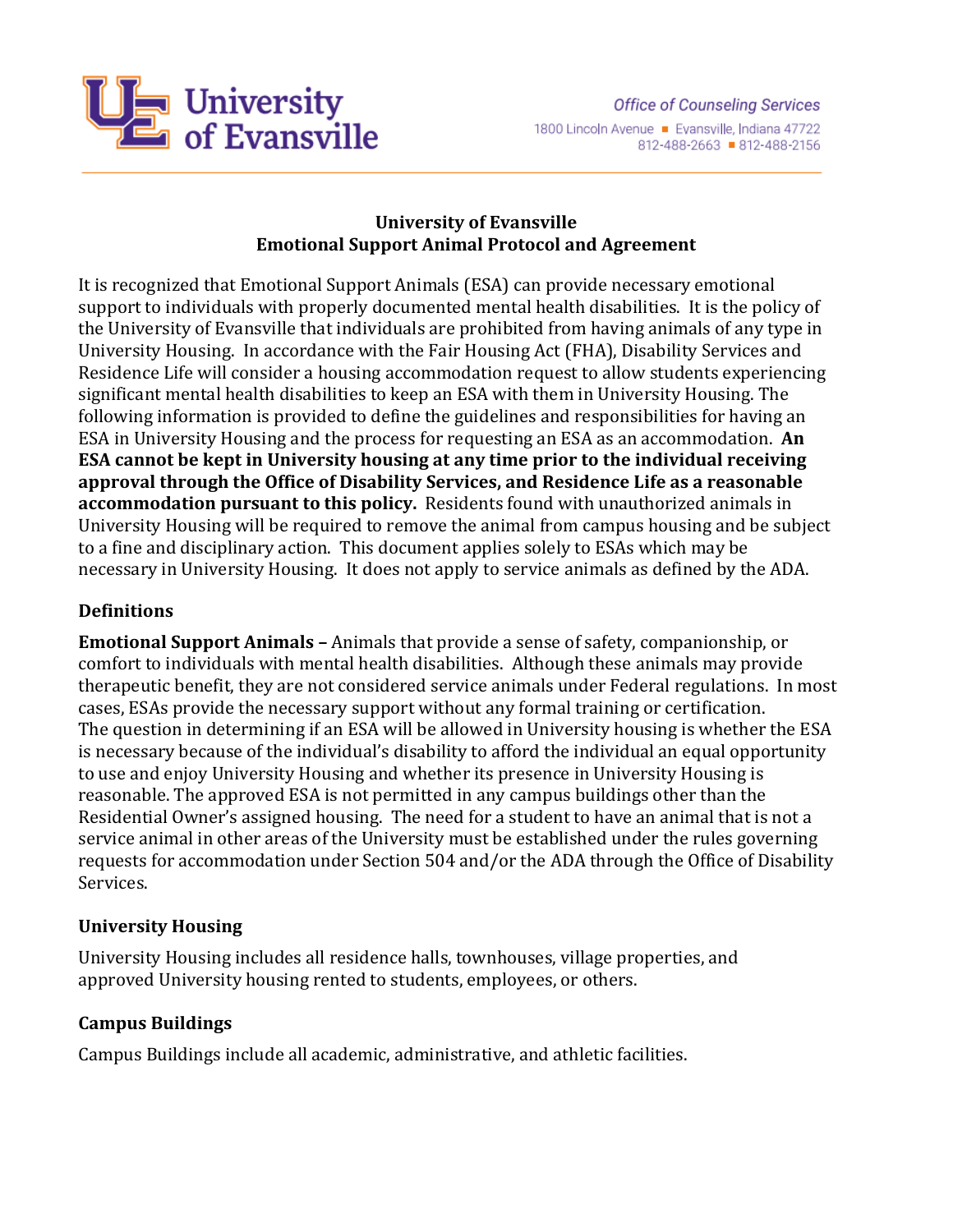#### **Criteria for Determining if the Presence of the ESA is Reasonable**

- A. University Housing is unique in several aspects including the assignment of roommates and the policy that individuals must share a room or pay an additional fee for single accommodation in certain University Housing. To ensure the presence of an ESA is not an undue administrative burden or fundamental alteration of University Housing, the University reserves the right to adjust housing assignments. In addition, if roommates have objections to sharing their living space with an ESA, alternative living arrangements may be necessary. Such decisions will be made on a case-by-case basis.
- B. Disability Services staff and Residence Life may consult in making determination on a case-bycase basis whether the presence of an ESA is reasonable. A request may be denied as unreasonable if the presence of the animal: (1) imposes an undue financial and/or administrative burden; (2) fundamentally alters the nature of University operations, including University Housing policies or University programs; and/or (3) poses a direct threat to the health and safety of others or would cause substantial property damage to the property of others, including University property.
- C. The University may consider the following factors, among others, in determining whether the presence of the animal is reasonable or in assigning housing for individuals with ESAs:
	- 1. The space available is insufficient to house the animal and the necessary cage/crate to hold the animal.
	- 2. The animal's presence would force another individual from housing (e.g. serious allergies).
	- 3. The animal's presence otherwise violates individuals' right to peace and quiet enjoyment.
	- 4. The animal is not housebroken or is unable to live with others in a reasonable manner.
	- 5. The animal's vaccinations are not up to date.
	- 6. The animal poses or has posed in the past a direct threat to the safety and health of others, such as aggressive behavior or injuring others; or an animal poses a greater risk of transmitting diseases that cannot be effectively controlled through vaccinations or other reasonable precautionary measures.
	- 7. The animal causes or has caused excessive damage to University Housing beyond reasonable wear and tear.
	- 8. In most cases, University Housing is not an appropriate environment to raise puppies and kittens. Generally, dogs and cats must be at least 5 months old, housebroken or litter trained, and fully vaccinated before they can live in University Housing. It is recommended cats and dogs be neutered or spayed.
	- 9. Generally, only one ESA is allowed per student and one ESA is allowed per University Housing unit, in order to fulfill the intent of the FHA requirements in providing support to the student with a mental health disability.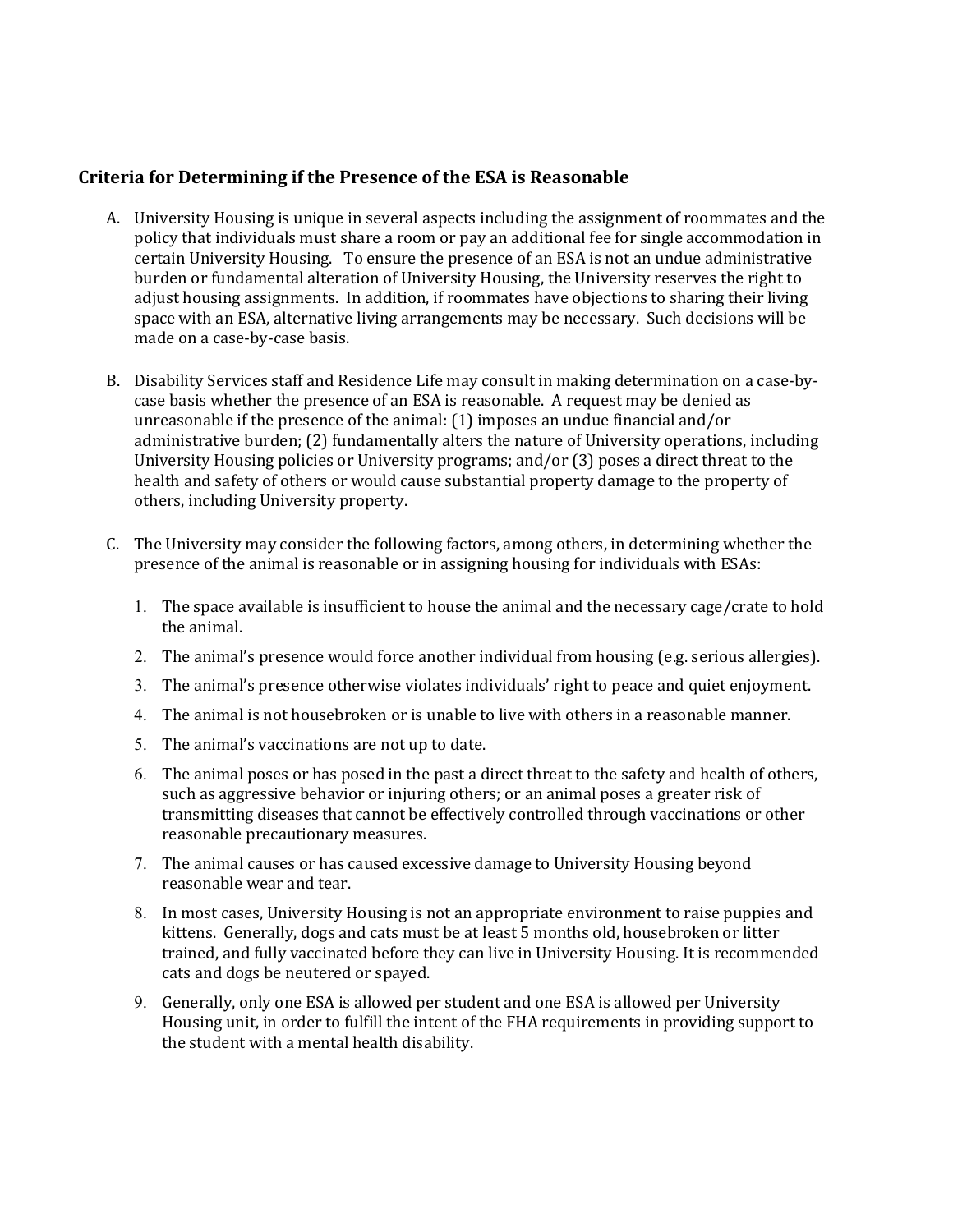# General Use Guidelines

# **Living Space**

An ESA must be contained within the Residential Owner's assigned University Housing except to the extent the individual is taking the animal out for natural relief. When an ESA is outside the Residential Owner's living accommodations, it must be in an animal carrier or controlled by a leash or harness.

#### **Dominion and Control**

Notwithstanding the restrictions set forth herein, the ESA must always be properly housed and restrained or otherwise under the dominion and control of the Residential Owner. No Residential Owner shall permit the ESA to go loose or run at large. If an ESA is found running at large, the ESA is subject to capture, confinement, and immediate removal from University Housing.

# **Residential Owner's Responsibilities**

- 1. The Residential Owner is responsible for being knowledgeable of state and local immunization and licensing requirements for their ESA and for fully complying with those requirements. Copies of licensing and/or immunization documents must be provided upon request.
- 2. The Residential Owner is responsible for the care and well-being of the ESA. This includes feeding and watering the animal, keeping the animal clean and odor free, and providing and paying for all appropriate veterinary care.
- 3. The Residential Owner is required to pick-up and dispose of the animal's waste in a safe and sanitary manner and, when provided, must use animal relief areas designated by the Director of Residence Life. The University is not responsible for these services. Additionally, the ESA is not to be bathed or its cage/crate, or bedding cleaned using University facilities. It is recommended the Residential Owner bathe their ESAs at local pet stores that offer self-service pet washing facilities. The Residential Owner should use local laundromats for washing ESA bedding.
- 4. The Residential Owner is required to ensure the animal is always well cared for. Any evidence of mistreatment or abuse may result in immediate removal of the ESA by the Residential Owner or Animal Control. Disciplinary action may follow depending on circumstances.
- 5. The Residential Owner may be charged for any damage caused by the ESA beyond reasonable wear and tear to the same extent that it charges other individuals for damages beyond reasonable wear and tear. The Residential Owner's living accommodations may also be inspected for fleas, ticks or other pests as necessary. If fleas, ticks or other pests are detected through inspection, the residence will be treated using approved fumigation methods by a University approved pest control service. The Residential Owner will be billed for the expense of any pest treatment above and beyond standard pest management in University Housing. The University shall have the right to bill the Residential Owner's account for unmet obligations under this provision.
- 6. An ESA may not be left overnight in University housing to be cared for by any individual other than the Residential Owner. If the Residential Owner is to be absent overnight or longer, the ESA must accompany the Residential Owner or other off campus arrangements must be made. The Residential Owner is responsible for ensuring the ESA is caged or crated, as appropriate, when the Residential Owner is not present while attending classes or other activities. The University reserves the right to inspect the enclosure used in containing the animal.
- 7. The Residential Owner agrees to abide by applicable residential policies that are unrelated to the individual's disability such as assuring the animal does not unduly interfere with the routine activities of the residence or cause difficulties for individuals who reside there. This includes creating an unmanageable disturbance or violation of an individual's right to peace and quiet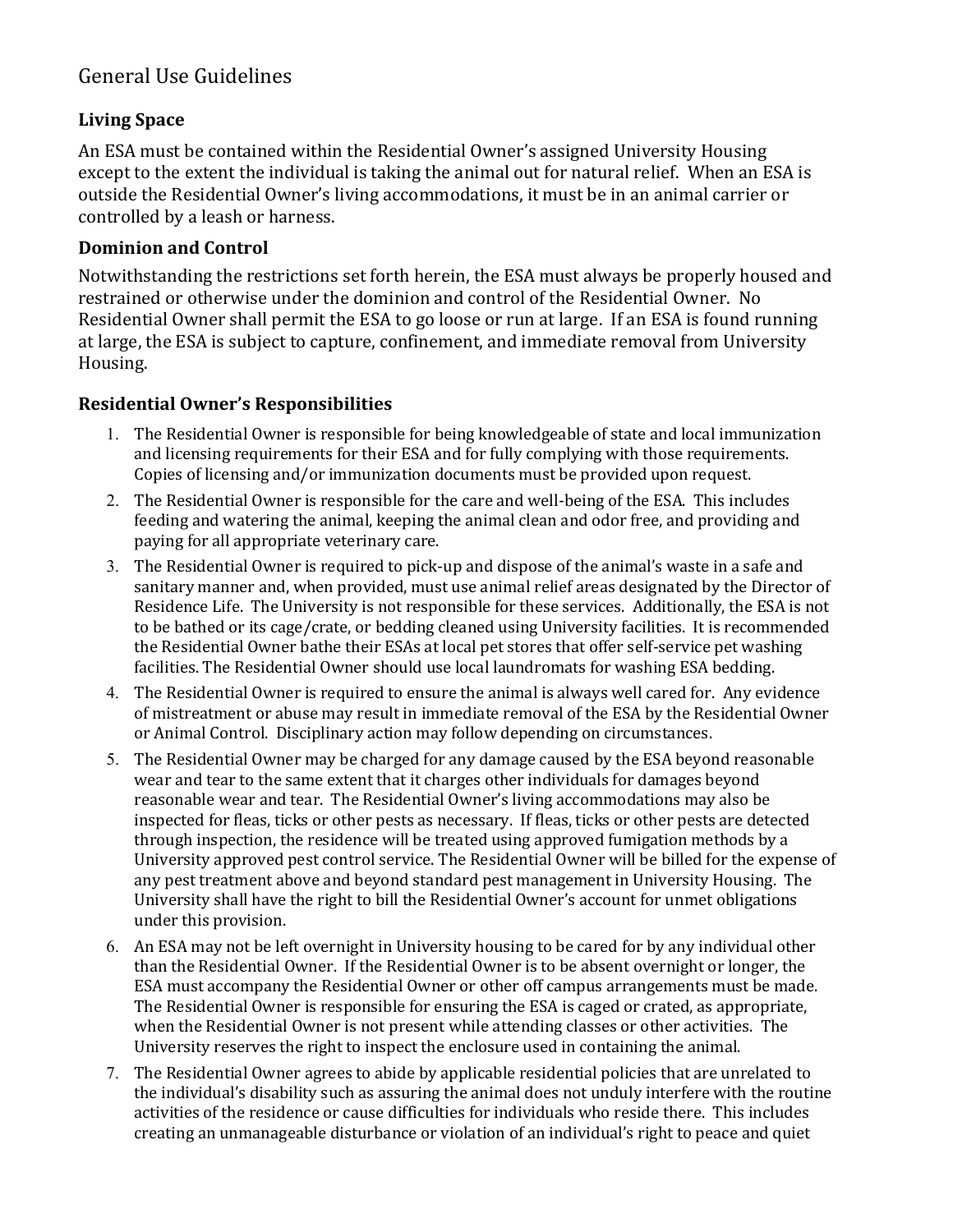enjoyment of their residence. If a complaint is made to Residence Life concerning any interference or disturbance by an ESA, Residence Life will notify the Residential Owner of the complaint and give the Residential Owner a certain time frame to correct the ESA's behavior. If the ESA's behavior is not corrected within the time frame given by Residence Life, the University may require the Residential Owner to remove the ESA from University Housing.

- 8. The animal is allowed in University Housing only as long as it is necessary because of the Residential Owner's disability. The Residential Owner must notify the Office of Residence Life in writing if the animal is no longer needed or is no longer in residence.
- 9. To replace an approved ESA, the Residential Owner must contact Disability Services for approval of the new animal and sign a new Emotional Support Animal Protocol and Agreement Form.
- 10. UE personnel shall not be required to provide care or food for any ESA including, but not limited to, removing the animal during emergency evacuation for events such as a fire alarm. Emergency personnel will determine whether to remove the animal and may not be held responsible for the care, damage to, or loss of the animal.
- 11. The Residential Owner must provide the name and contact information for someone who does not reside in University housing that can take responsibility for the animal within 12 hours should the Residential Owner be unable or unavailable to care for it. Should an alternative caregiver not take responsibility of the ESA within 12 hours, the ESA will be taken to an animal shelter.
- 12. The Residential Owner acknowledges information may be shared with those individuals who may be impacted by the presence of the animal including, but not limited to, Residence Life personnel and potential and/or actual roommate(s) and neighbors. Such information shall be limited to information related to the animal and shall not include information related to the individual's disability.

# **Exclusions**

The University may require the Residential Owner to remove the animal from University Housing in the timeframe determined by University personnel if:

- 1. the animal poses a direct threat to the health or safety of others or causes substantial property damage to the property of others;
- 2. the animal's presence results in a fundamental alteration of University operations, including University Housing policies or University programs;
- 3. the Residential Owner does not comply with the Residential Owner's Responsibilities set forth above.

The University's determination will rely upon an individualized assessment that is based on objective evidence about the specific animal in question, and the University will not rely upon speculation or fear about the types of harm or damages an animal may cause. Any removal of the animal will be done in consultation with Disability Services and Residence Life and may be appealed following the Disability Services grievance procedures. Information regarding the grievance process can be found at

<https://www.evansville.edu/counseling/disability/grievance-procedures.cfm>

Should the ESA be removed from University Housing for any reason, the Residential Owner is expected to fulfill their housing obligations for the remainder of their housing contract. If it is determined that the animal must be removed from University Housing and the student fails to comply with the stated time frame, the University may have the animal removed to the nearest animal shelter, at the Residential Owner's expense. Failure to comply with the order for removal may result in disciplinary action and a fine.